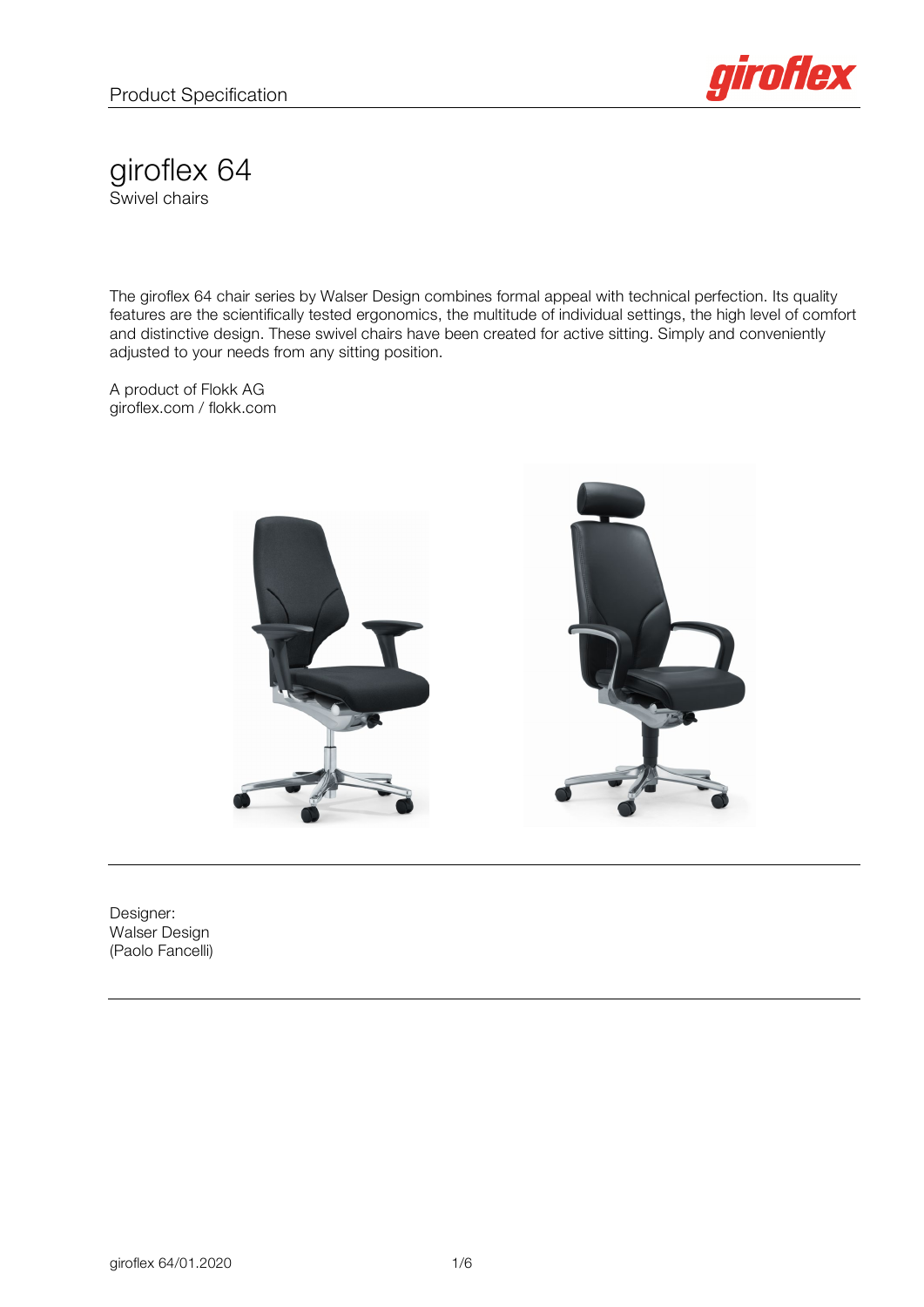

## Models and Measurements: (acc. to EN 1335)

| giroflex 64                |               |               |               |
|----------------------------|---------------|---------------|---------------|
| Standard upholstery        | 64-3078       | 64-3578*      | 64-4578       |
| Seat height loaded         | 40-52cm       | 40-52cm       | 40-52cm       |
| Total height               | 92-111cm      | 100-119cm     | 100-119cm     |
| Backrest height            | 47-54cm       | 55-62cm       | 55-62cm       |
| Seat width                 | 45cm          | 45cm          | 48.5cm        |
| Backrest width             | 43cm          | 43cm          | 43cm          |
| Total width (5 star base)  | 66cm          | 66cm          | 66cm          |
| Seat depth                 | 41.5-44cm     | 41.5-44cm     | 41.5-44cm     |
| Seat/back apex angle       | $+24^{\circ}$ | $+24^{\circ}$ | $+24^{\circ}$ |
| Mechanism adjustable range | 45-120kg      | 45-120kg      | 45-120kg      |

\*Also available in g64-3578-QUI version – with

Synergy Quilt Hourglass cover fabric in 6 colours from Camira

| Executive chairs<br>giroflex 64 |                  | ჩზ            |                  |
|---------------------------------|------------------|---------------|------------------|
| <b>Comfort upholstery</b>       | 64-9278          | 64-9778       | 64-9878          |
| Seat heigh loaded               | 40-52cm          | 40-52cm       | 40-52cm          |
| Total height                    | 106-125cm        | 117-136cm     | 119-148cm        |
| Backrest height                 | 60-67cm          | 60-67cm       | 60-67cm          |
| Seat width                      | 51 <sub>cm</sub> | 51cm          | 51 <sub>cm</sub> |
| <b>Backrest width</b>           | 47 <sub>cm</sub> | 47cm          | 47cm             |
| Total width (5 arm base)        | 66cm             | 66cm          | 66cm             |
| Seat depth                      | 45-47.5cm        | 45-47.5cm     | 45-47.5cm        |
| Seat/back apex angle            | $+24^{\circ}$    | $+24^{\circ}$ | $+24^{\circ}$    |
| Mechanism adjustable range      | 45-120kg         | 45-120kg      | 45-120kg         |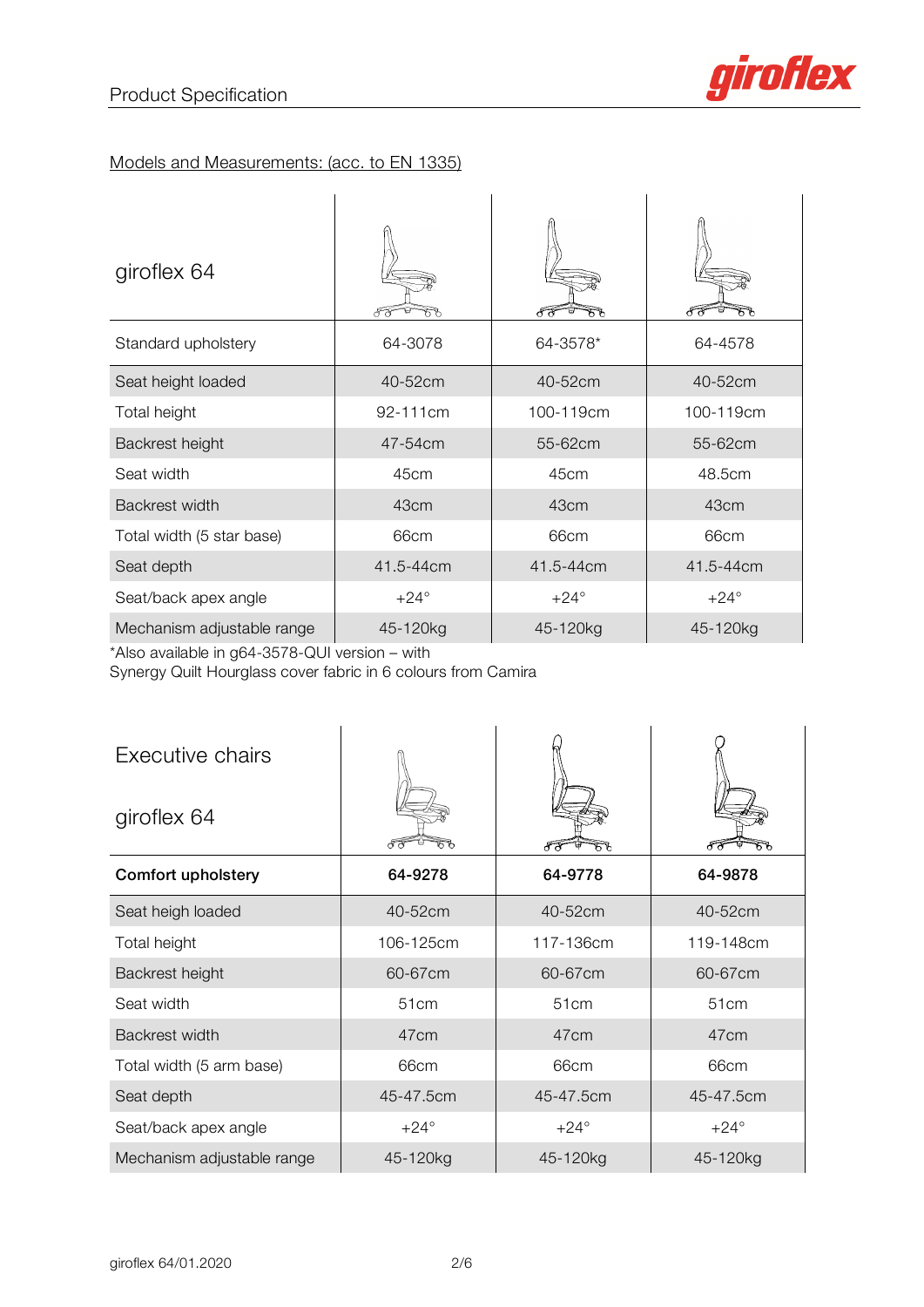

Technical specification

| <b>Base</b>                                    | 5-arm aluminium diecast base<br>powder coated or polished aluminium finish                                                                                                                                                                                                                                                                  |  |
|------------------------------------------------|---------------------------------------------------------------------------------------------------------------------------------------------------------------------------------------------------------------------------------------------------------------------------------------------------------------------------------------------|--|
| Castors                                        | Dual wheel castors $\varnothing$ 50mm, load-dependent braking, black, acc. to<br>EN 12527 and EN 12529 for hard or soft floors<br><b>Option</b><br>Dual wheel castors $\varnothing$ 65mm, black or chromium-plated version.<br>NOTE: Causes modified seat height of plus 1cm                                                                |  |
| Column                                         | Standard component for seat height infinitely adjustable range=12cm<br>Type approved acc. to DIN 4550<br>Chrome standard finish - black finish only when the base (UT)<br>is 810 black<br>Option<br>Extra seat heights: See price-list "special seat heights".                                                                              |  |
| Mechanism<br>Organicmove-<br>Synchronmechanism | Aluminium diecasting design<br>Point synchronous movement:<br>seat /backrest ratio = $1:2$<br>seat angle = $0^\circ$ to 12 $^\circ$<br>back angle = $0^\circ$ to 24 $^\circ$<br>6 preset positions or "freefloat"<br>built-in torsion rods (no gas cylinder)<br>Tilt resistance individually adjustable with center turning knob.           |  |
| Controls                                       | The controls are positioned so to be easily accessible, when sitting in<br>the chair.<br>Handle (left) for seat height adjustment<br>Release button for seat depth adjustment<br>Handle (right) for lock and release of mechanism<br>Press button for vertical adjustment of backrest<br>Center turning knob for individual tilt resistance |  |
| Seat shell                                     | Polypropylene (PP) structured surface                                                                                                                                                                                                                                                                                                       |  |
| Seat depth adjustment                          | 3 preset positions<br>Adjustment range $= 2.5$ cm<br>Option for seat width 48,5cm:<br>5 preset positions<br>Adjustment range = 5cm                                                                                                                                                                                                          |  |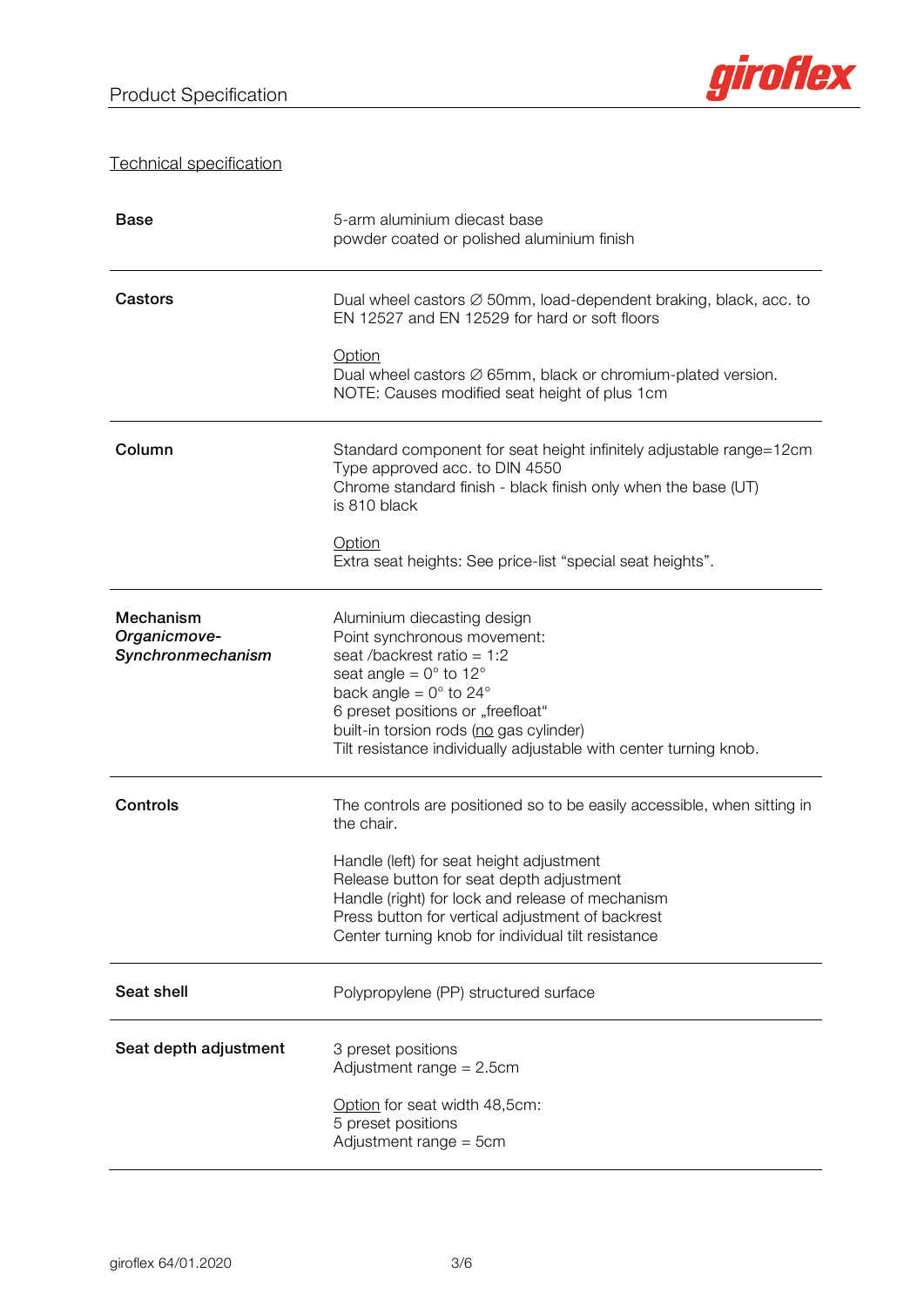

| <b>Back shell</b>                                    | Polypropylene (PP) structured surface, black (810)                                                                                                                                                                                                                                                                                                                                                                                                                                                                                                                                                                               |  |  |
|------------------------------------------------------|----------------------------------------------------------------------------------------------------------------------------------------------------------------------------------------------------------------------------------------------------------------------------------------------------------------------------------------------------------------------------------------------------------------------------------------------------------------------------------------------------------------------------------------------------------------------------------------------------------------------------------|--|--|
|                                                      | Option<br>Covered with fabric or leather                                                                                                                                                                                                                                                                                                                                                                                                                                                                                                                                                                                         |  |  |
| <b>Backrest height adjustment</b> 8 preset positions | Adjustment range = 7cm                                                                                                                                                                                                                                                                                                                                                                                                                                                                                                                                                                                                           |  |  |
| <b>Upholstery</b>                                    | PUR-foam, free of CFC<br>Flame retardant as per:<br>- EN 1021-1:2006, Part 1 - FMVSS 302<br>- EN 1021-2:2006, Part 2<br>- IMO 2010 FTP Code, part 8<br>- VCS 5031,19                                                                                                                                                                                                                                                                                                                                                                                                                                                             |  |  |
|                                                      | Foam-hardness according to DIN53576c / ISO2439:<br>- Seat 260N $\pm$ 10%<br>- Backrest 260N $\pm$ 10%<br>Volume weight ~60kg/m <sup>3</sup>                                                                                                                                                                                                                                                                                                                                                                                                                                                                                      |  |  |
|                                                      | Option<br>Comfort upholstery (included with executive chairs and<br>g64-3578-QUI)                                                                                                                                                                                                                                                                                                                                                                                                                                                                                                                                                |  |  |
| <b>Covering materials</b>                            | Fabrics from the following collections:<br>Xtreme (www.camirafabrics.com)<br>Grano (http://www.climatex.com)<br>٠<br>Gaja Classic (http://www.gabriel.dk).<br>٠<br>Step (http://www.gabriel.dk)<br>٠<br>Select (http://www.gabriel.dk)<br>٠<br>Comfort+ (http://www.gabriel.dk)<br>$\bullet$<br>skai®Palma (http://www.hornschuch.com)<br>$\bullet$<br>Synergy Quilt Hourglass (www.camirafabrics.com)<br>Available only for the g64-3578-QUI<br>Leather from the Giroflex-Collection.<br>Customers own material (COM) if suitable.<br>Detailed technical information on fabrics see the homepages or the<br>fabric sample cards |  |  |
| Powder coating                                       | Epoxy-Polyester mixed powder<br>mixing ratio $~50:50$                                                                                                                                                                                                                                                                                                                                                                                                                                                                                                                                                                            |  |  |
|                                                      | Colours:<br>810 black<br>812 perl-metallic<br>813 alu-metallic                                                                                                                                                                                                                                                                                                                                                                                                                                                                                                                                                                   |  |  |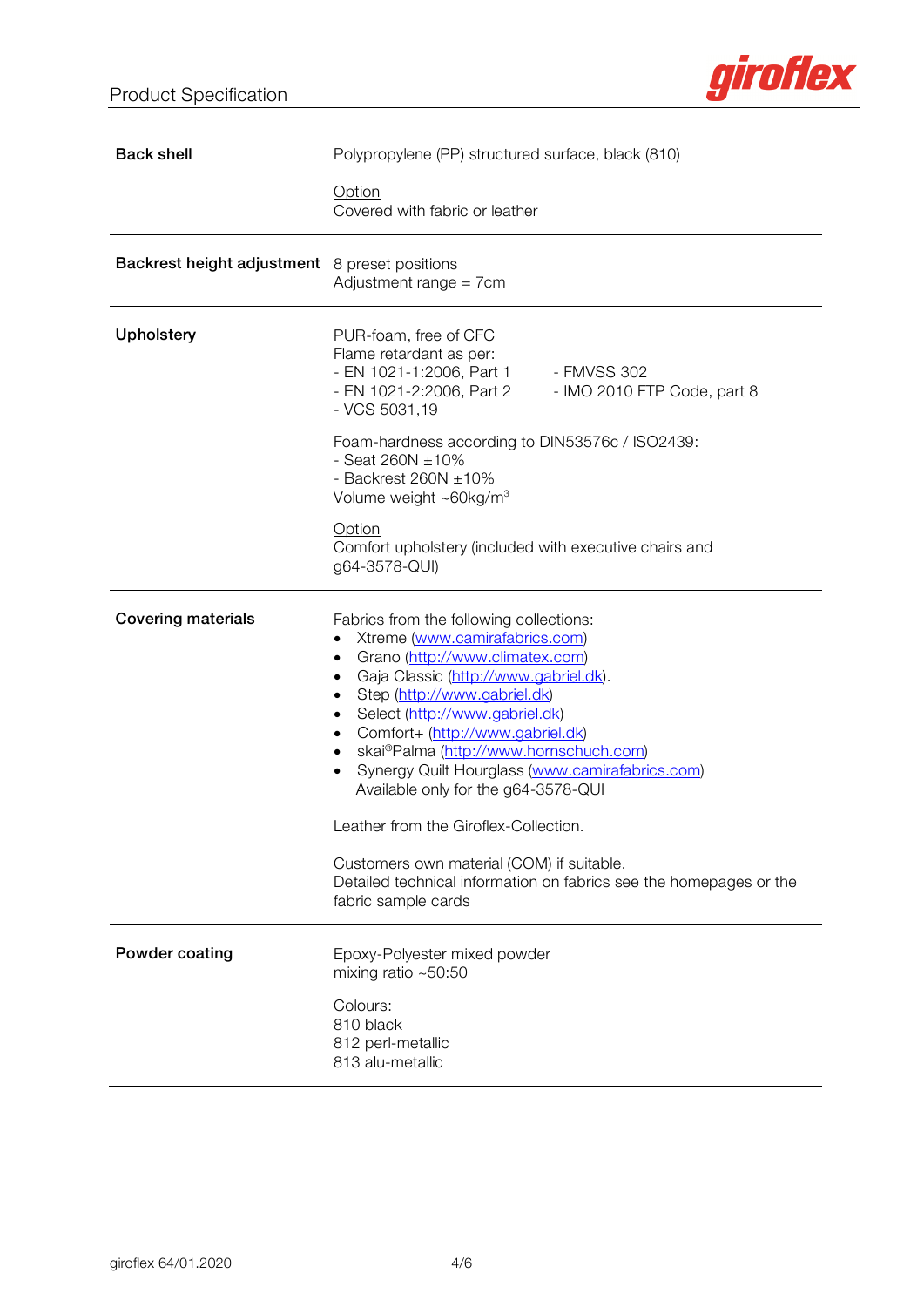

| Shape of seat and backrest 2-zone seat:  | The front part (approx. $1/3$ of the seat surface) has a $7^{\circ}$ forward tilt to<br>relief pressure on thights.<br>The rear part supports the pelvic area and prevents the occupant<br>from sliding forward.                                                                                                                                                                                                                                                                                                                                                                                                                      |  |
|------------------------------------------|---------------------------------------------------------------------------------------------------------------------------------------------------------------------------------------------------------------------------------------------------------------------------------------------------------------------------------------------------------------------------------------------------------------------------------------------------------------------------------------------------------------------------------------------------------------------------------------------------------------------------------------|--|
|                                          | Backrest:<br>Pronounced ergonomic design for optimal adaptation and support of<br>the back.                                                                                                                                                                                                                                                                                                                                                                                                                                                                                                                                           |  |
| <b>Increased</b><br>back tilt resistance | <b>Option</b>                                                                                                                                                                                                                                                                                                                                                                                                                                                                                                                                                                                                                         |  |
| Coat hanger                              | Option                                                                                                                                                                                                                                                                                                                                                                                                                                                                                                                                                                                                                                |  |
| <b>Armrests</b>                          | For seat width 51cm.<br>Standard armrests fix, can be fitted retrospectively.<br>Material: Aluminium diecast, powder coated or polished<br>Armpads made of PU-integral foam, structured surface - optional<br>covered with fabric or leather.<br>Options<br><b>Fixed armrests</b><br>1D- armrests (height adjustable)<br>4D-armrests (height- and width adjustable armpads longitudinal<br>slidable and rotatable by 360°)<br>4D-NPR armrests (height- and width adjustable armpads longitudinal<br>slidable and rotatable by 360°)<br>Armpads optional, covered with fabric or leather<br>All armrests can be fitted retrospectively |  |
| Antistatic equipment                     | Option<br>ESD-according to EN 61340-5-1<br>Different conductible fabrics or conductible black vinyl.<br>(Not available for the g64-3578-QUI)                                                                                                                                                                                                                                                                                                                                                                                                                                                                                          |  |
| <b>Certificates</b>                      | GS-Label (EN1335-1/-2/-3)<br>Ergonomics approved (LGA)<br>Cleanroom & Antistatic (Fraunhofer)<br><b>Quality Office</b>                                                                                                                                                                                                                                                                                                                                                                                                                                                                                                                |  |